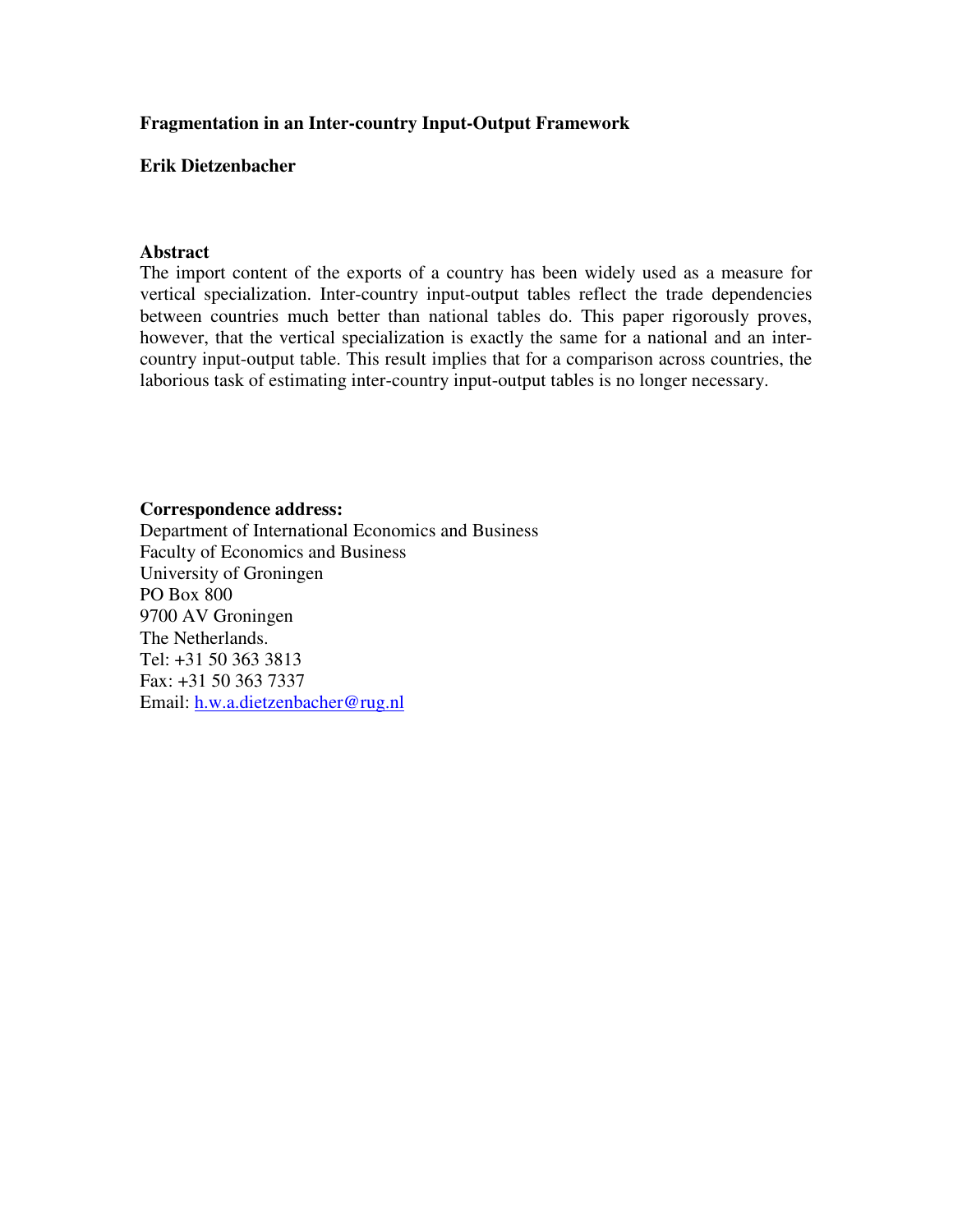### **1. Introduction**

Fragmentation was introduced by Jones and Kierzkowski (1990, 2005) to describe the organization of production processes. More and more, production processes are split into subsequent phases, which are carried out separately and in different countries. As a consequence, the trade of intermediate products becomes more important and vertical trading chains exhibit an increasing interconnectedness of industries across countries. Vertical specialization occurs when each country specializes in certain stages of the sequence of production. In an influential paper, Hummels *et al.* (2001) narrowed the concept of vertical specialization by focusing on the imported inputs that are necessary for producing the exports. Vertical specialization for a country was measured by the export weighted average direct import coefficient or by the export weighted average import multiplier (including also the indirect import requirements). Essentially, what this measures is the import content of the exports. The empirical results were obtained from applying these measures to national input-output tables.

The present paper extends the analysis by taking inter-country input-output tables as the starting-point. These tables are of the interregional type with countries acting as regions. Inter-country tables provide a detailed description of the interdependencies of industries between countries and thus reflect exactly what we are interested in. It may thus be expected that the results obtained from inter-country tables measure vertical specialization better than national tables do.

In this paper, it is rigorously proven that this is not the case. Distinguishing between intra-country effects, inter-country spillovers and inter-country feedback effects it is shown that vertical specialization when measured with an inter-country table is the same as when measured with a national table.

This result has far-reaching consequences because inter-country input-output tables are not readily available and need to be constructed (which is a painstaking and time-consuming process). In contrast, national input-output tables are now widely available and do not require much additional work if one aims at a comparison of national vertical specialization across countries.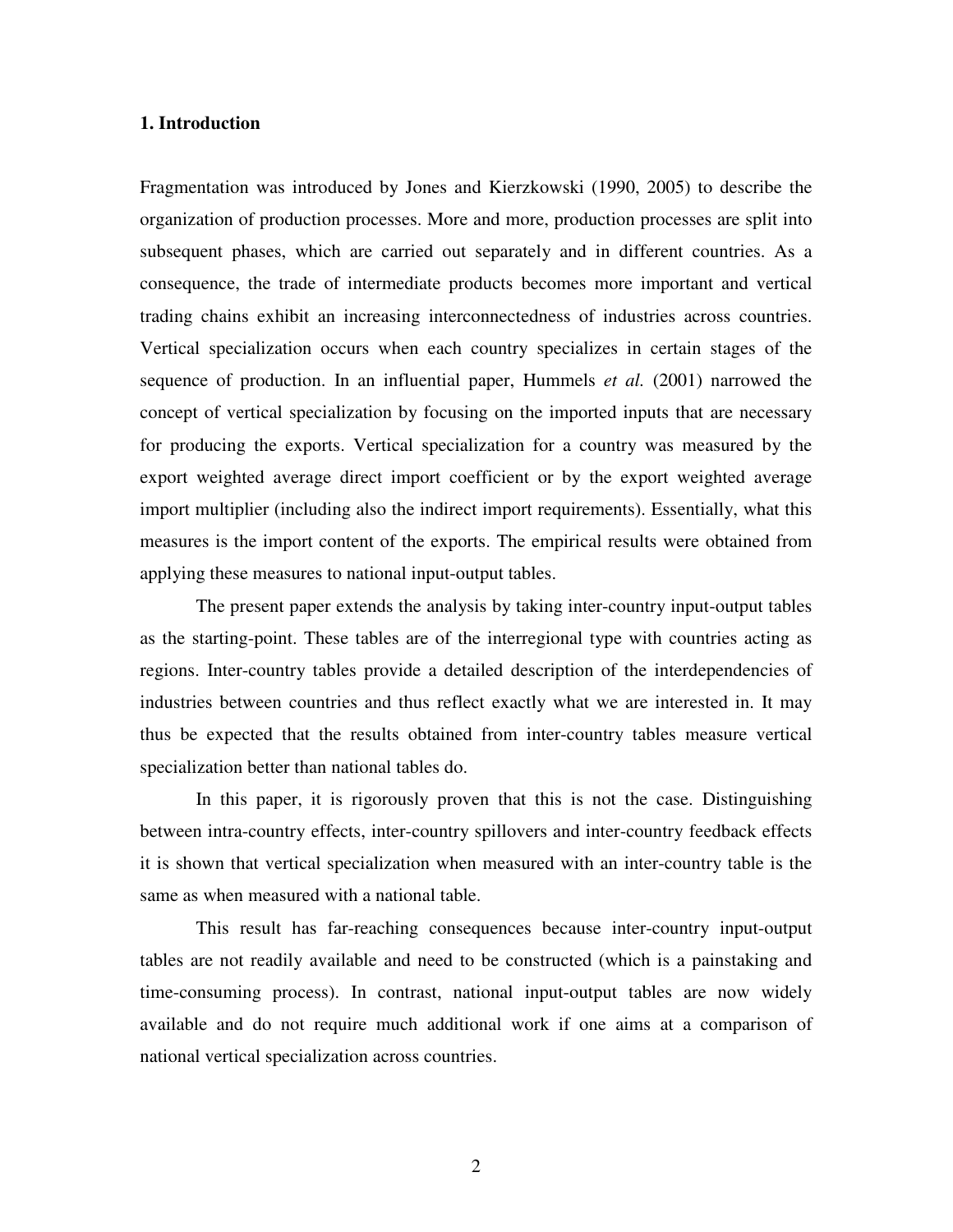#### **2. Measures for vertical specialization**

The starting-point is the inter-country input-output table in Figure 1. We distinguish between countries 1 and 2, and the rest of the world *R*. The elements  $z_{ii}^{11}$  $z_{ij}^{11}$  of matrix  $\mathbf{Z}^{11}$ give the domestic (or intra-country) intermediate deliveries of country 1, i.e. the deliveries of products from industry *i* in country 1 for input use in industry *j* in country 1, with  $i, j = 1, ..., n$ , where *n* is the number of industries. In the same way, the elements  $z_{ii}^{12}$ *ij z* of matrix  $\mathbb{Z}^{12}$  give the deliveries of products from industry *i* in country 1 for input use in industry *j* in country 2. The interpretation of matrices  $\mathbb{Z}^{21}$  and  $\mathbb{Z}^{22}$  is similar. Note that country 2 may actually be a group of (say *k*) countries, in which case the dimensions of the matrices changes correspondingly. For example,  $\mathbb{Z}^{12}$  is—in that case—no longer an *n*×*n* matrix but becomes *n*×*kn*.

| $\mathbf{Z}^{11}$                         | $\cdot$<br>$\mathbf{Z}^{12}$              | $\mathbf{c}^1$ | $\mathbf{e}^1$ | $\mathbf{x}^1$ |
|-------------------------------------------|-------------------------------------------|----------------|----------------|----------------|
| $\mathbf{Z}^{21}$                         | $\mathbb{Z}^{22}$                         | $\mathbf{c}^2$ | $e^2$          | $\mathbf{x}^2$ |
| $\mathbf{Z}^{\scriptscriptstyle{R1}}$     | $\mathbf{Z}^{\textit{RR}}$                |                |                |                |
|                                           |                                           |                |                |                |
| $\frac{(\mathbf{v}^1)'}{(\mathbf{x}^1)'}$ | $\frac{(\mathbf{v}^2)'}{(\mathbf{x}^2)'}$ |                |                |                |

**Figure 1. The inter-country input-output table**

The  $n \times 1$  (column) vector  $c^1$  indicates the domestic final demand (private consumption, private investments, and government expenditures) for products from industries in country 1. The  $n \times 1$  (column) vector  $e^1$  gives the exports to 'consumers' (i.e. consumers, investors, and government) in country 2 and to the rest of the world. The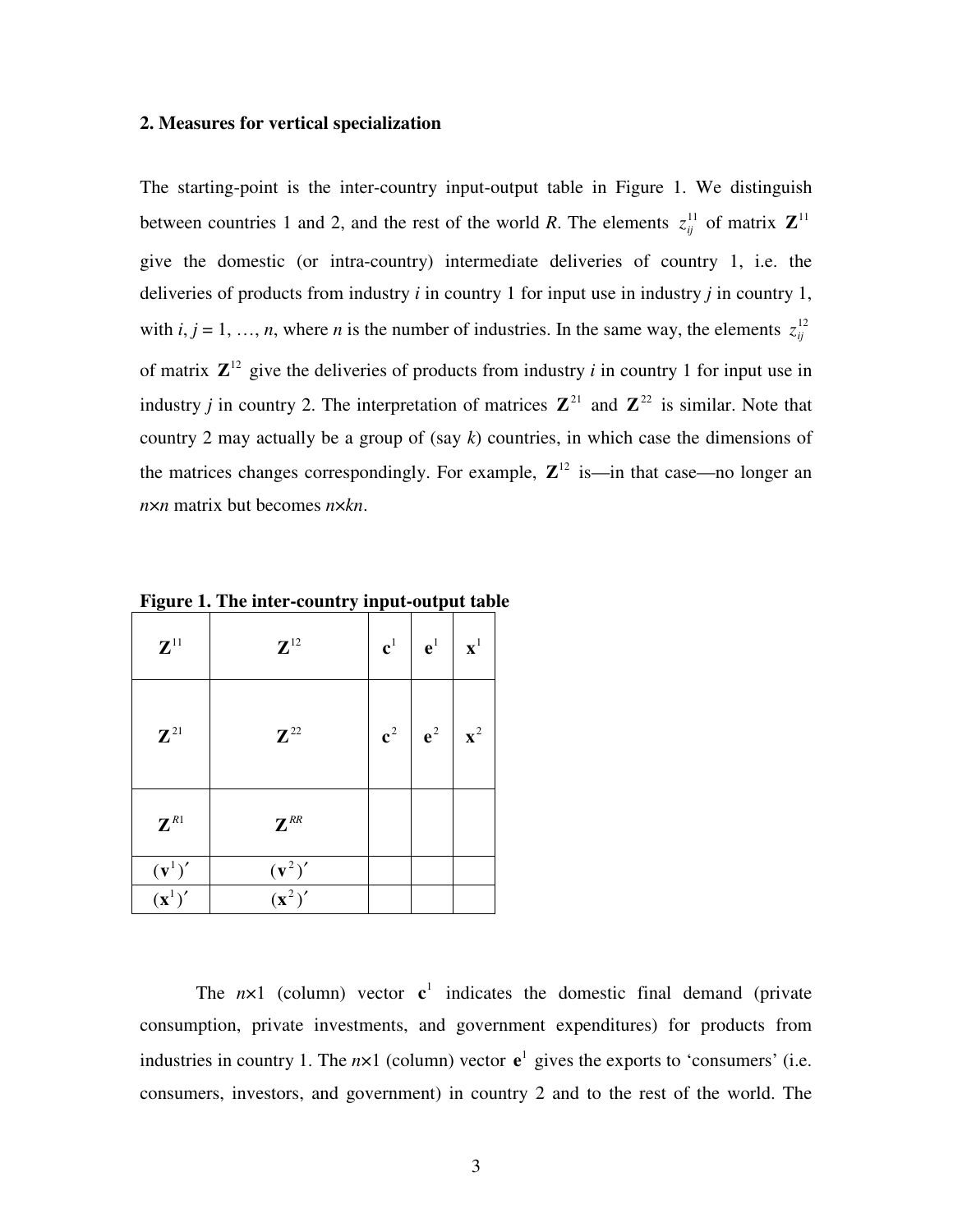elements of the  $n \times n$  matrix  $\mathbf{Z}^{R1}$  indicate the imports from the rest of the world by industries in country 1. The  $1 \times n$  (row) vector  $(v^1)'$  gives the value added in each industry in country 1. Gross outputs in country 1 are given by the elements of the vector  $\mathbf{x}^1$ .

Direct input coefficients are obtained from normalizing the industry columns in the IO table. For country 1 this yields  $A^{11} = Z^{11}(\hat{x}^1)^{-1}$  for the domestically produced inputs,  $\mathbf{A}^{21} = \mathbf{Z}^{21}(\hat{\mathbf{x}}^1)^{-1}$  for the inputs imported from country 2, and  $\mathbf{A}^{R1} = \mathbf{Z}^{R1}(\hat{\mathbf{x}}^1)^{-1}$  for the inputs imported from the rest of the world. For instance, element  $a_{ij}^{21}$  gives the input (say in dollars) of product *i* from country 2 used per unit (i.e. dollar) of output of product *j* in country 1.

## **2.1. The single-country framework**

In the single-country case as introduced by Hummels *et al*. (2001), the question is how much imports are required for the exports. The total amount of exports of country 1 is given by  $\mathbf{Z}^{12} \mathbf{s} + \mathbf{e}^1$ , where **s** indicates the summation vector consisting entirely of ones. The first part gives the exports of country 1 that are used in country 2 in their production process. The second part gives the exports of country 1 to country 2 to its 'consumers' (i.e. exports that are not used as inputs into the production process) and all exports to the rest of the world. For convenience, write

$$
\mathbf{e} = \mathbf{Z}^{12} \mathbf{s} + \mathbf{e}^1. \tag{1}
$$

The domestic outputs necessary for the exports vector **e** are given by  $(I - A<sup>11</sup>)<sup>-1</sup>$ **e**. Producing outputs to the amount of  $x^1$  requires imports  $Mx^1$ , where M gives the matrix of all direct import coefficients irrespective of their origin, i.e.  $M = A^{21} + A^{R1}$ . Hence, the imports necessary for the exports **e** are given by  $M(I - A<sup>11</sup>)<sup>-1</sup>e$  and the total imports are obtained from summation which yields  $\mathbf{s}'\mathbf{M}(\mathbf{I} - \mathbf{A}^{11})^{-1}\mathbf{e}$ .

Note that the row vector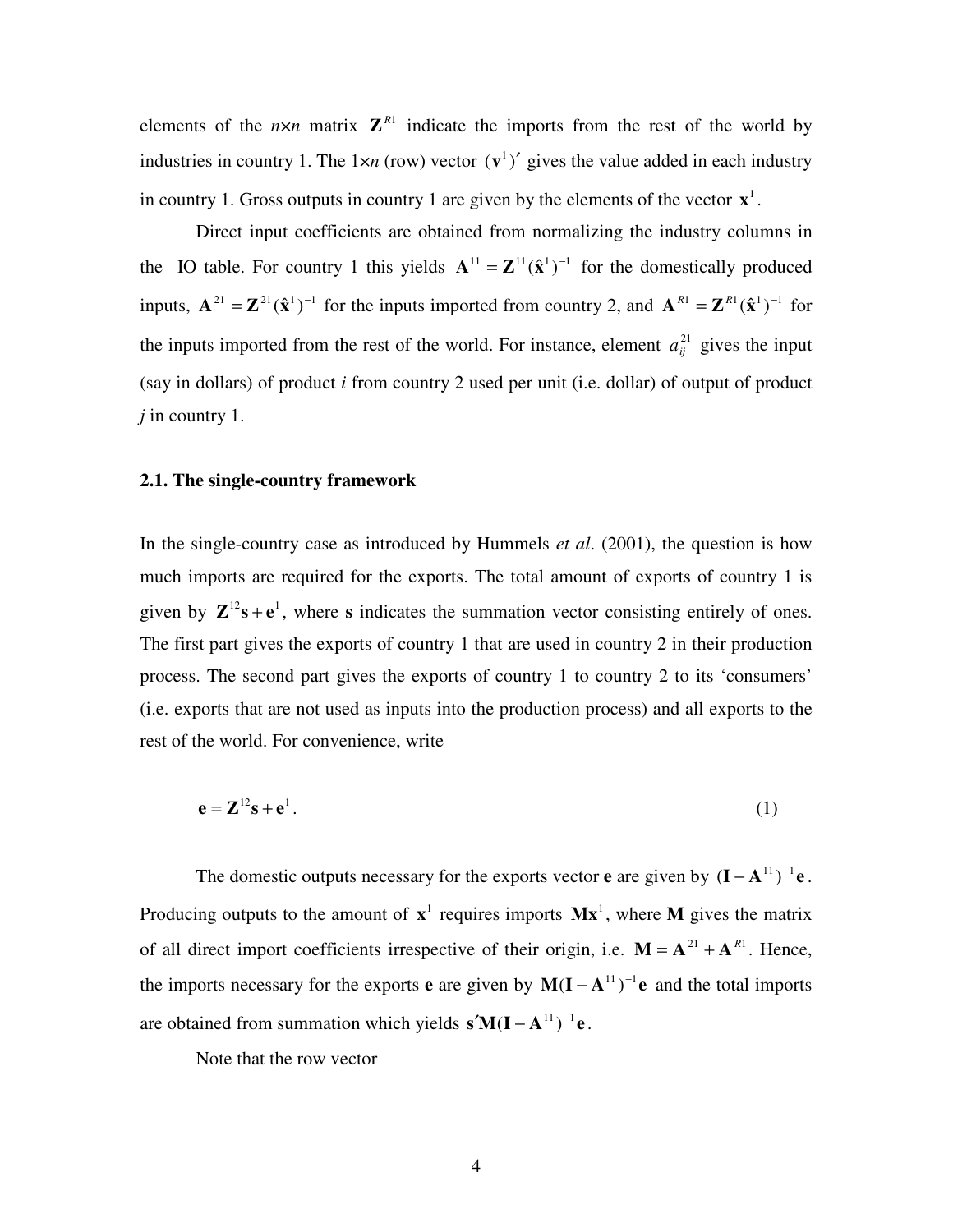$$
\mu' = \mathbf{s}' \mathbf{M} (\mathbf{I} - \mathbf{A}^{11})^{-1}
$$
 (2)

gives the import multipliers. For example,  $\mu_j$  gives the total amount of imports that is directly and indirectly required to satisfy one unit (or dollar) of final demand—for example export—of product *j*. The measure for vertical specialization proposed by Hummels *et al*. (2001) used the import content of the exports and is given by

$$
VS^{single} = \frac{\mathbf{s}'\mathbf{M}(\mathbf{I} - \mathbf{A}^{11})^{-1}\mathbf{e}}{\mathbf{s}'\mathbf{e}} = \frac{\mathbf{\mu}'\mathbf{e}}{\mathbf{s}'\mathbf{e}} = \frac{\Sigma_i \mu_i e_i}{\Sigma_i e_i}
$$
(3)

The degree of vertical specialization is thus obtained as the weighted average of the import multipliers, using the sectoral exports as weights.

#### **2.2. The inter-country framework**

In the full inter-country setting, the situation is less straightforward. First, because intercountry spillover and feedback effects will occur. The exports  $e^1$  for example, require production in country 1, which in its turn requires imported inputs from—and thus production in—country 2. This is an inter-country spillover. As a consequence, however, this production in country 2 requires imported inputs from—and thus production in country 1. This is an inter-country feedback effect. Second, the exports of country 1 are no longer exogenously specified (as was the case in the single-country case). In the present case, they are endogenously determined by the gross outputs in country 2, which in themselves are endogenously determined, and so forth.

One of characteristics of the traditional IO model is that the final demands are given exogenously and that gross outputs are determined endogenously. Once the outputs are known all sorts of 'appended' requirements (such as imports from the rest of the world) can be determined. Taking the IO table from Figure 1 as the starting-point, there are three sources of exogenous final demands:  $c^1$ ,  $e^1$ , and  $c^2 + e^2$  (it is not necessary for the present analysis to split the final demands in country 2). In what follows, I will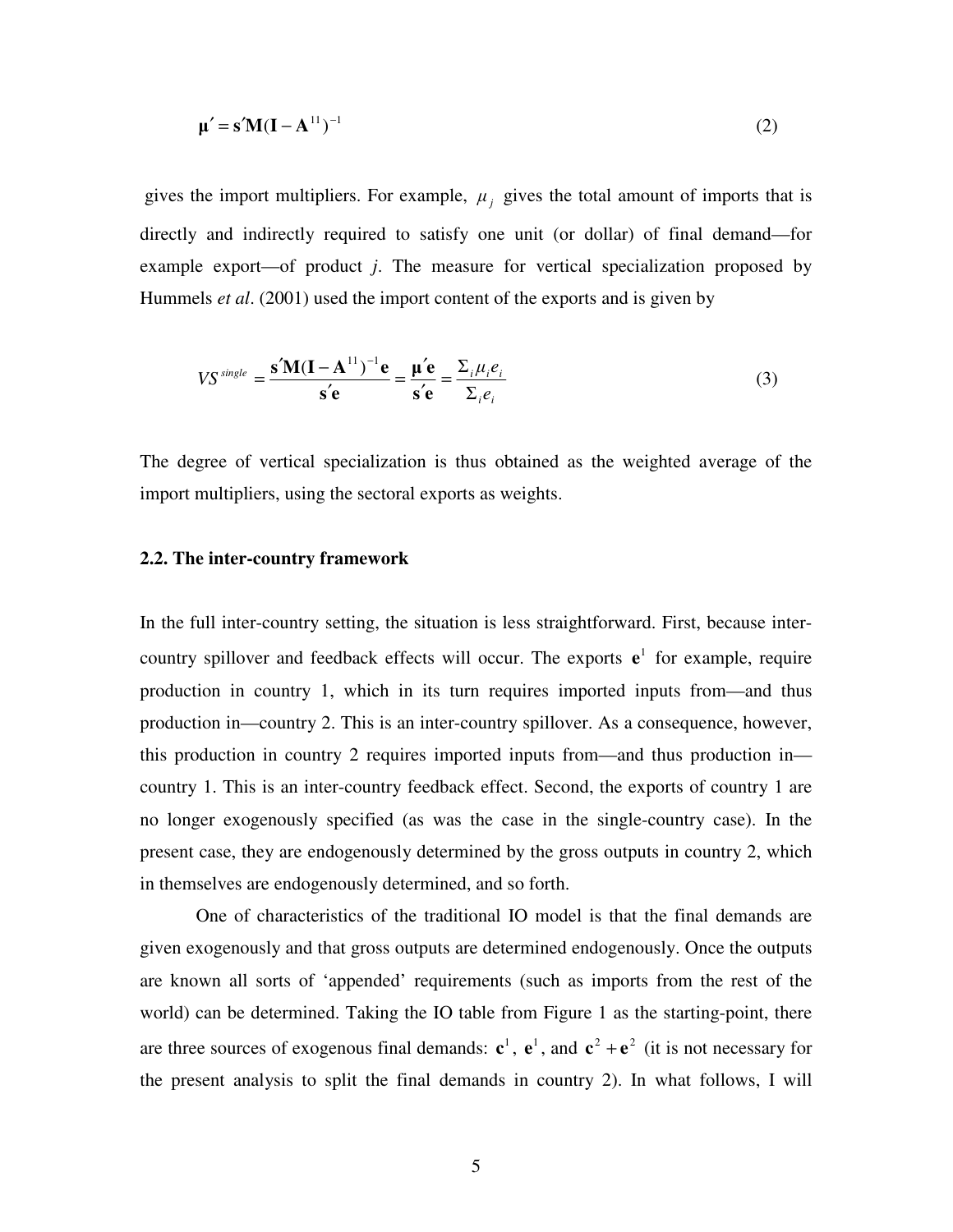determine the exports and the imports generated by each of these three final demand components.

Let us start with the export vector  $e^1$ . Due to intra-country effects these exports require production in country 1 to the amount of  $(I - A<sup>{11}</sup>)<sup>{-1}</sup>e<sup>{1}</sup>$ . For this production, however, imported inputs are required:  $A^{21}(I - A^{11})^{-1}e^1$  from country 2 and  $\mathbf{A}^{R1}(\mathbf{I} - \mathbf{A}^{11})^{-1}\mathbf{e}^1$  from the rest of the world. Let us write  $\mathbf{K}^{21} = \mathbf{A}^{21}(\mathbf{I} - \mathbf{A}^{11})^{-1}$  and  $\mathbf{K}^{R1} = \mathbf{A}^{R1} (\mathbf{I} - \mathbf{A}^{11})^{-1}$ . The imports  $\mathbf{K}^{21} \mathbf{e}^1$  from country 2 (which is an inter-country spillover effect) induce production in country 2 from intra-country effects, i.e.  $($ **I**  $-$  A<sup>22</sup> $)$ <sup>-1</sup>**K**<sup>21</sup>**e**<sup>1</sup>. This production requires imported inputs from country 1 (which is an inter-country feedback effect) to the amount of  $A^{12}(I - A^{22})^{-1}K^{21}e^{1}$ . Writing  $\mathbf{K}^{12} = \mathbf{A}^{12} (\mathbf{I} - \mathbf{A}^{22})^{-1}$  yields  $\mathbf{K}^{12} \mathbf{K}^{21} \mathbf{e}^{1}$  for these imports of country 2 (which are exports of country 1). In its turn, these exports imply production in country 1 and consequently imported inputs. These imports are  $\mathbf{K}^{21}\mathbf{K}^{12}\mathbf{K}^{21}\mathbf{e}^{1}$  from country 2 and  $\mathbf{K}^{R1}\mathbf{K}^{12}\mathbf{K}^{21}\mathbf{e}^{1}$  from the rest of the world. The imports from country 2 yield production in country 2 which requires that country 1 exports inputs to the amount of  $K^{12}K^{21}K^{12}K^{21}e^1$ , and so forth.

Collecting terms yields for the exports of country 1

$$
\mathbf{e}^{1} + \mathbf{K}^{12} \mathbf{K}^{21} \mathbf{e}^{1} + \mathbf{K}^{12} \mathbf{K}^{21} \mathbf{K}^{12} \mathbf{K}^{21} \mathbf{e}^{1} + \dots = (\mathbf{I} - \mathbf{K}^{12} \mathbf{K}^{21})^{-1} \mathbf{e}^{1}
$$
(4)

Collecting term for the imports (from country 2 and from the rest of the world) yields

$$
(\mathbf{K}^{21} + \mathbf{K}^{R1})\mathbf{e}^{1} + (\mathbf{K}^{21} + \mathbf{K}^{R1})\mathbf{K}^{12}\mathbf{K}^{21}\mathbf{e}^{1} + \dots =
$$
\n
$$
(\mathbf{K}^{21} + \mathbf{K}^{R1})(\mathbf{I} - \mathbf{K}^{12}\mathbf{K}^{21})^{-1}\mathbf{e}^{1}
$$
\n(5)

Next consider the domestic final demands  $c<sup>1</sup>$ . They imply production in country 1, given by  $(I - A<sup>{11}</sup>)<sup>{-1}</sup>c<sup>1</sup>$ , which requires imports. These are imports from country 2, i.e.  $A^{21}(I - A^{11})^{-1}c^1 = K^{21}c^1$ , and imports from the rest of the world, i.e.  $A^{R1}(I - A^{11})^{-1}c^1 = K^{R1}c^1$ . These imports from country 2 imply production in country 2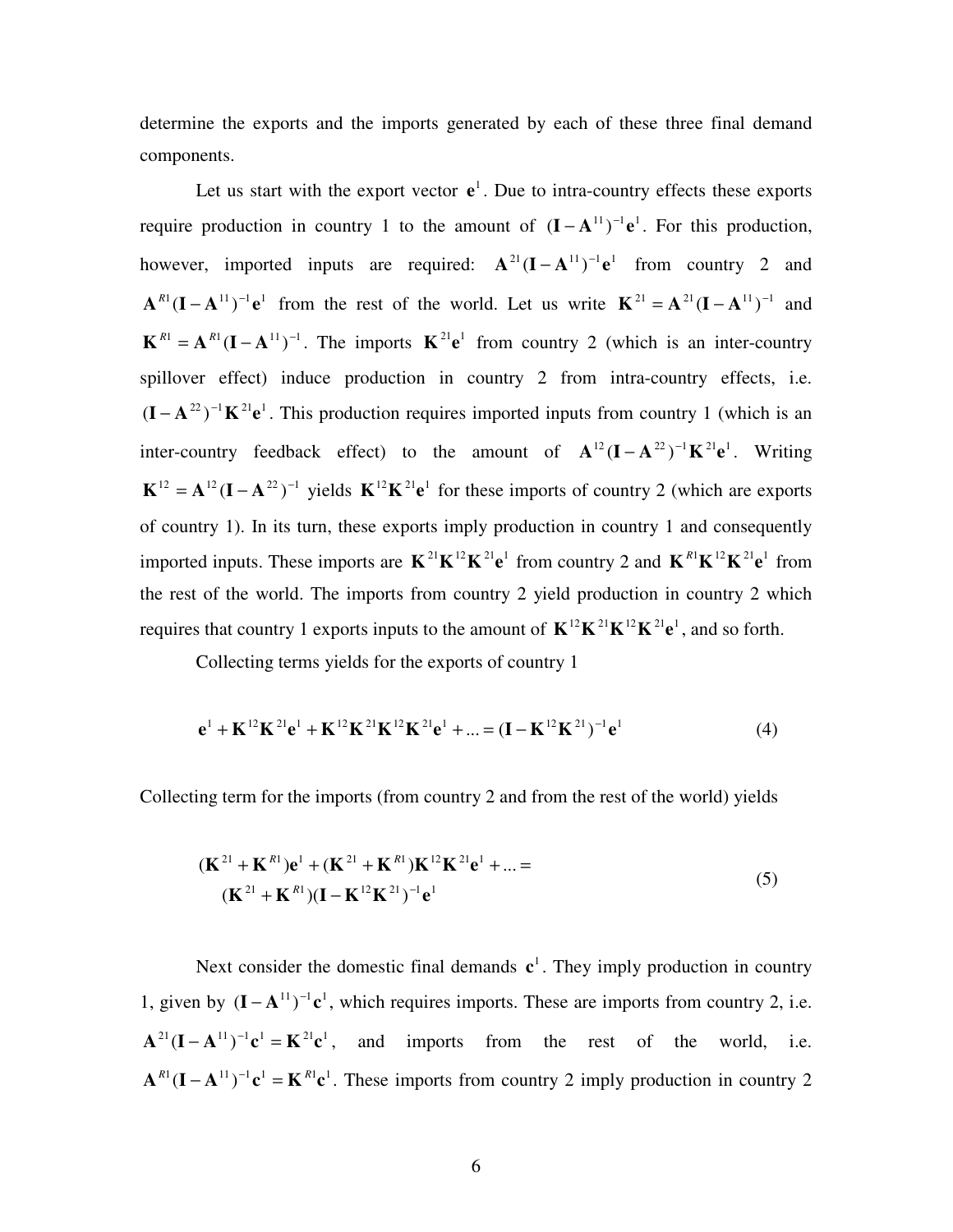and, thus, imported inputs from country 1. These exports by country 1 are given by  $A^{12} (I - A^{22})^{-1} K^{21} c^{1} = K^{12} K^{21} c^{1}$ . The exports imply further production and imports  $(K^{21}K^{12}K^{21}c^1$  and  $K^{R1}K^{12}K^{21}c^1$ ), and so forth. Collecting terms for the exports gives

$$
\mathbf{K}^{12}\mathbf{K}^{21}\mathbf{c}^{1} + \mathbf{K}^{12}\mathbf{K}^{21}\mathbf{K}^{12}\mathbf{K}^{21}\mathbf{c}^{1} + \dots = (\mathbf{I} - \mathbf{K}^{12}\mathbf{K}^{21})^{-1}\mathbf{c}^{1} - \mathbf{c}^{1}
$$
(6)

Note that the "first" imports above, i.e.  $K^{21}c^{1} + K^{R1}c^{1}$ , are not generated by exports (but by domestic 'consumption' in country 1) and are therefore not included when calculating the import contents of the exports. Hence, collecting the remaining imports yields

$$
(\mathbf{K}^{21} + \mathbf{K}^{R1})\mathbf{K}^{12}\mathbf{K}^{21}\mathbf{c}^{1} + (\mathbf{K}^{21} + \mathbf{K}^{R1})\mathbf{K}^{12}\mathbf{K}^{21}\mathbf{K}^{12}\mathbf{K}^{21}\mathbf{c}^{1} + \dots =
$$
\n
$$
(\mathbf{K}^{21} + \mathbf{K}^{R1})[(\mathbf{I} - \mathbf{K}^{12}\mathbf{K}^{21})^{-1}\mathbf{c}^{1} - \mathbf{c}^{1}]
$$
\n(7)

The last part in determining the import content of the exports, considers the exports (and the consequent imports) due to the final demands in country 2. Startingpoint is the final demand vector  $c^2 + e^2$ , which requires production in country 2 equal to  $(I - A^{22})^{-1}$  ( $c^2 + e^2$ ). In its turn, imported inputs from country 1 are required to the amount of  $A^{12}(I - A^{22})^{-1}(c^2 + e^2) = K^{12}(c^2 + e^2)$ . These exports of country 1 imply production  $(I - A^{11})^{-1} K^{12} (c^2 + e^2)$ , which requires imported inputs from country 2, i.e.  $A^{21}(I - A^{11})^{-1}K^{12}(c^2 + e^2) = K^{21}K^{12}(c^2 + e^2)$ , and from the rest of the world, i.e.  ${\bf A}^{R1}({\bf I}-{\bf A}^{11})^{-1}{\bf K}^{12}({\bf c}^2+{\bf e}^2)={\bf K}^{R1}{\bf K}^{12}({\bf c}^2+{\bf e}^2)$ . The imports from country 2 again lead to production in country 2 and import of inputs from country 1, which are given by  $\mathbf{K}^{12}\mathbf{K}^{21}\mathbf{K}^{12}(\mathbf{c}^2 + \mathbf{e}^2)$ , and so forth. Collecting the exports of country 1 gives

$$
\mathbf{K}^{12}(\mathbf{c}^2 + \mathbf{e}^2) + \mathbf{K}^{12}\mathbf{K}^{21}\mathbf{K}^{12}(\mathbf{c}^2 + \mathbf{e}^2) + \dots = \mathbf{K}^{12}(\mathbf{I} - \mathbf{K}^{21}\mathbf{K}^{12})^{-1}(\mathbf{c}^2 + \mathbf{e}^2)
$$
 (8)

Collecting the imports that were induced by the exports gives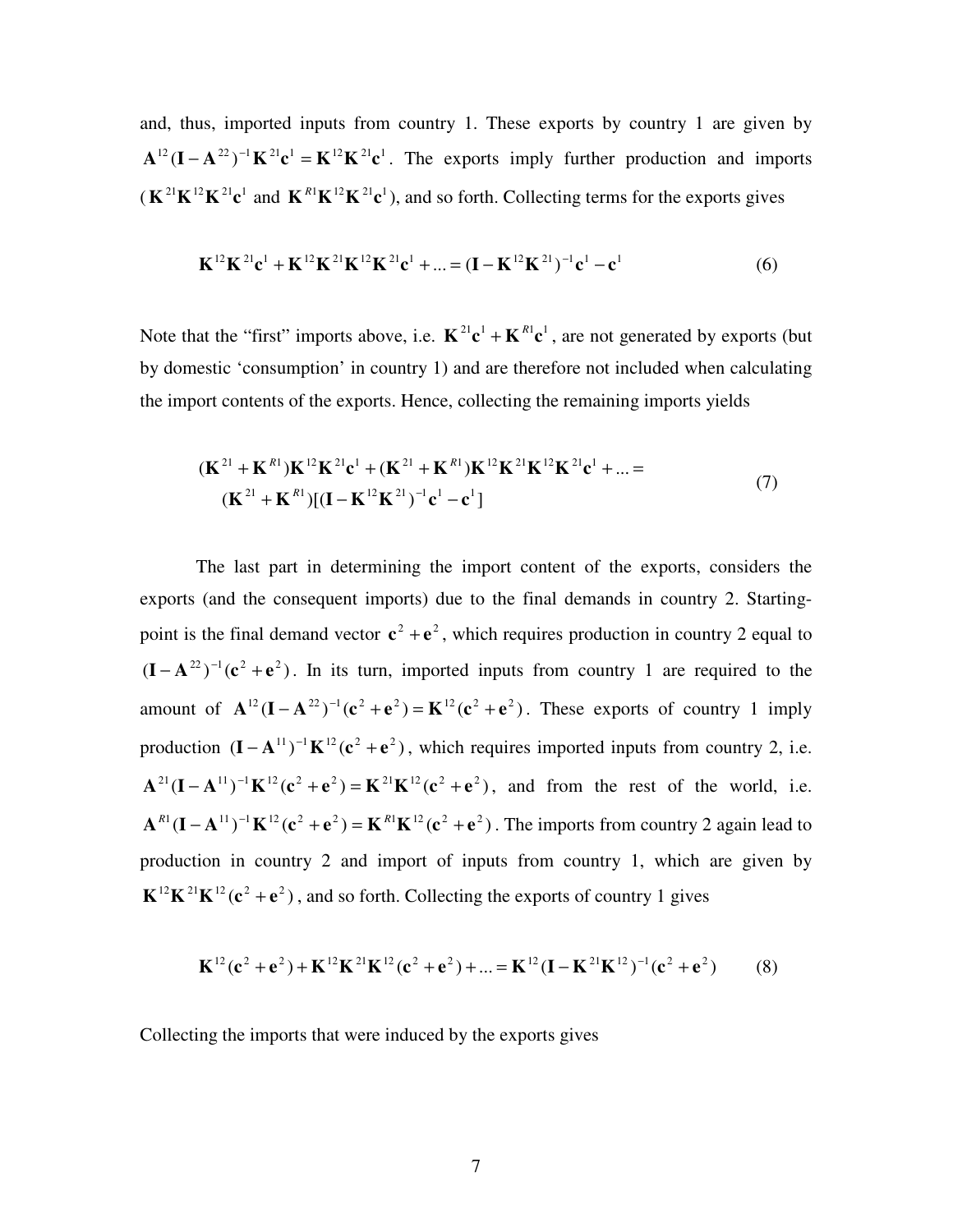$$
(\mathbf{K}^{21} + \mathbf{K}^{R1})\mathbf{K}^{12}(\mathbf{c}^2 + \mathbf{e}^2) + (\mathbf{K}^{21} + \mathbf{K}^{R1})\mathbf{K}^{12}\mathbf{K}^{21}\mathbf{K}^{12}(\mathbf{c}^2 + \mathbf{e}^2) + \dots =
$$
\n
$$
(\mathbf{K}^{21} + \mathbf{K}^{R1})\mathbf{K}^{12}(\mathbf{I} - \mathbf{K}^{21}\mathbf{K}^{12})^{-1}(\mathbf{c}^2 + \mathbf{e}^2)
$$
\n(9)

Summing the exports from equations (4), (6) and (8) gives

$$
\exp = (\mathbf{I} - \mathbf{K}^{12} \mathbf{K}^{21})^{-1} (\mathbf{c}^{1} + \mathbf{e}^{1}) - \mathbf{c}^{1} + \mathbf{K}^{12} (\mathbf{I} - \mathbf{K}^{21} \mathbf{K}^{12})^{-1} (\mathbf{c}^{2} + \mathbf{e}^{2})
$$
(10)

Summing the imports given in equations (5), (7) and (9) gives

$$
\begin{aligned} \n\mathbf{imp} &= (\mathbf{K}^{21} + \mathbf{K}^{R1})[(\mathbf{I} - \mathbf{K}^{12}\mathbf{K}^{21})^{-1}(\mathbf{c}^{1} + \mathbf{e}^{1}) - \mathbf{c}^{1} + \mathbf{K}^{12}(\mathbf{I} - \mathbf{K}^{21}\mathbf{K}^{12})^{-1}(\mathbf{c}^{2} + \mathbf{e}^{2})] \n\end{aligned} \tag{11}
$$

The relationship between the imports that are required for the exports is given by

$$
imp = (K^{21} + K^{R1})exp = (A^{21} + A^{R1})(I - A^{11})^{-1}exp
$$
 (12)

The next step is to derive the expression for the measure for vertical specialization. The total import content of the exports is given by **s**′**imp** and the total amount of exports is **s**<sup>′</sup>**exp**. Note that **s**<sup>′</sup>**imp** = **s**<sup>′</sup>( $\mathbf{A}$ <sup>21</sup> +  $\mathbf{A}$ <sup>*R*1</sup>)( $\mathbf{I} - \mathbf{A}$ <sup>11</sup>)<sup>-1</sup>**exp** =  $\boldsymbol{\mu}$ <sup>′</sup>**exp**, with  $\boldsymbol{\mu}$  the vector of import multipliers defined in (2). Using  $M = A^{21} + A^{R1}$ , this yields for the inter-country framework

$$
VS^{inter} = \frac{\mathbf{s}'\mathbf{M}(\mathbf{I} - \mathbf{A}^{11})^{-1}\mathbf{exp}}{\mathbf{s}'\mathbf{exp}} = \frac{\boldsymbol{\mu}'\mathbf{exp}}{\mathbf{s}'\mathbf{exp}} = \frac{\sum_{i}\mu_{i}exp_{i}}{\sum_{i}exp_{i}}
$$
(13)

Also in the inter-country setting, vertical specialization is measured as the weighted average of the import multipliers, using the exports as weights. Expression (13) is exactly the same as expression (3), except that the weights may be different. In the next section we will show that this is not the case.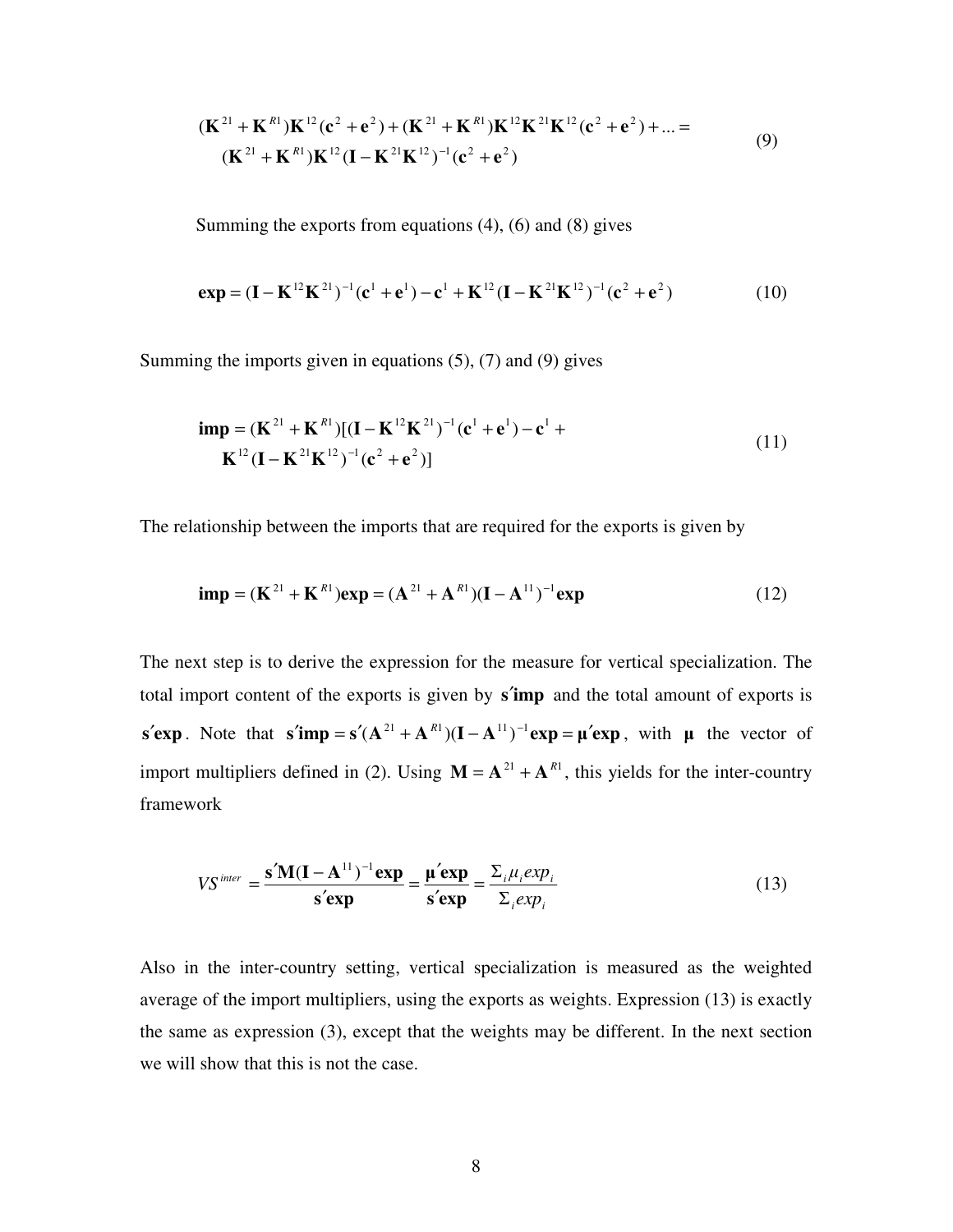# **2.3. Completing the proof**

In this subsection it will be shown that the exports vector **exp** in (10) is the same as the exports vector in (1) that was used in the single-country case, i.e.  $\mathbf{e} = \mathbf{Z}^{12} \mathbf{s} + \mathbf{e}^{1}$ . For this, the inter-country input-output model is needed. From the table in Figure 1 and the definition of the input coefficients, it follows that

$$
\begin{pmatrix} \mathbf{x}^1 \\ \mathbf{x}^2 \end{pmatrix} = \begin{bmatrix} \mathbf{A}^{11} & \mathbf{A}^{12} \\ \mathbf{A}^{21} & \mathbf{A}^{22} \end{bmatrix} \begin{pmatrix} \mathbf{x}^1 \\ \mathbf{x}^2 \end{pmatrix} + \begin{pmatrix} \mathbf{c}^1 + \mathbf{e}^1 \\ \mathbf{c}^2 + \mathbf{e}^2 \end{pmatrix}
$$
(14)

and its solution is given by

$$
\begin{pmatrix} \mathbf{x}^1 \\ \mathbf{x}^2 \end{pmatrix} = \begin{bmatrix} \mathbf{I} - \mathbf{A}^{11} & -\mathbf{A}^{12} \\ -\mathbf{A}^{21} & \mathbf{I} - \mathbf{A}^{22} \end{bmatrix}^{-1} \begin{pmatrix} \mathbf{c}^1 + \mathbf{e}^1 \\ \mathbf{c}^2 + \mathbf{e}^2 \end{pmatrix} = \begin{bmatrix} \mathbf{L}^{11} & \mathbf{L}^{12} \\ \mathbf{L}^{21} & \mathbf{L}^{22} \end{bmatrix} \begin{pmatrix} \mathbf{c}^1 + \mathbf{e}^1 \\ \mathbf{c}^2 + \mathbf{e}^2 \end{pmatrix}
$$
(15)

where the inverse matrix is the Leontief inverse. Using well-known expressions for the inverse of a partitioned matrix (see e.g. Miller and Blair, 2009), we have that

$$
\mathbf{L}^{11} = [\mathbf{I} - \mathbf{A}^{11} - \mathbf{A}^{12} (\mathbf{I} - \mathbf{A}^{22})^{-1} \mathbf{A}^{21}]^{-1}
$$
(16)

This can be rewritten as

$$
\mathbf{L}^{11} = \{ [\mathbf{I} - \mathbf{A}^{12} (\mathbf{I} - \mathbf{A}^{22})^{-1} \mathbf{A}^{21} (\mathbf{I} - \mathbf{A}^{11})^{-1}] (\mathbf{I} - \mathbf{A}^{11}) \}^{-1}
$$
  
=  $(\mathbf{I} - \mathbf{A}^{11})^{-1} [\mathbf{I} - \mathbf{A}^{12} (\mathbf{I} - \mathbf{A}^{22})^{-1} \mathbf{A}^{21} (\mathbf{I} - \mathbf{A}^{11})^{-1}]^{-1}$   
=  $(\mathbf{I} - \mathbf{A}^{11})^{-1} [\mathbf{I} - \mathbf{K}^{12} \mathbf{K}^{21}]^{-1}$ 

which implies that

$$
(\mathbf{I} - \mathbf{K}^{12} \mathbf{K}^{21})^{-1} = (\mathbf{I} - \mathbf{A}^{11}) \mathbf{L}^{11}.
$$
 (17)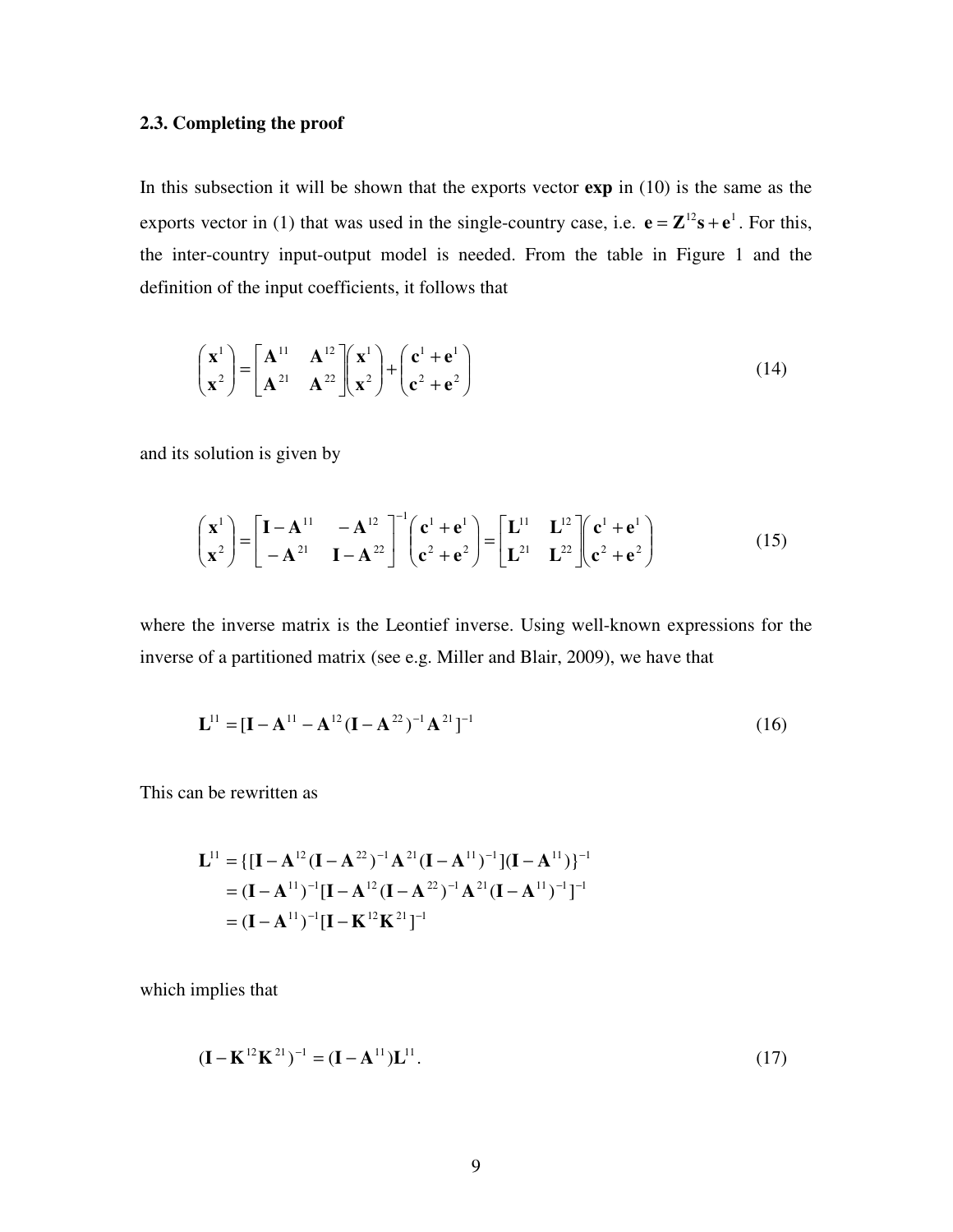Replacing the 1's by 2's, and vice versa, yields  $(\mathbf{I} - \mathbf{K}^{21} \mathbf{K}^{12})^{-1} = (\mathbf{I} - \mathbf{A}^{22})\mathbf{L}^{22}$ . Premultiplying both sides by  $\mathbf{K}^{12} = \mathbf{A}^{12} (\mathbf{I} - \mathbf{A}^{22})^{-1}$  gives

$$
\mathbf{K}^{12}(\mathbf{I}-\mathbf{K}^{21}\mathbf{K}^{12})^{-1} = \mathbf{A}^{12}(\mathbf{I}-\mathbf{A}^{22})^{-1}(\mathbf{I}-\mathbf{A}^{22})\mathbf{L}^{22} = \mathbf{A}^{12}\mathbf{L}^{22}.
$$

From the inverse of a partitioned matrix, it also follows that  $L^{12} = (I - A^{11})^{-1} A^{12} L^{22}$ . This implies that  $\mathbf{A}^{12} \mathbf{L}^{22} = (\mathbf{I} - \mathbf{A}^{11}) \mathbf{L}^{12}$ , so that

$$
\mathbf{K}^{12} (\mathbf{I} - \mathbf{K}^{21} \mathbf{K}^{12})^{-1} = (\mathbf{I} - \mathbf{A}^{11}) \mathbf{L}^{12}.
$$
 (18)

Substituting expressions (17) and (18) into (10) gives

$$
\begin{aligned} \mathbf{exp} &= (\mathbf{I} - \mathbf{K}^{12} \mathbf{K}^{21})^{-1} (\mathbf{c}^{1} + \mathbf{e}^{1}) - \mathbf{c}^{1} + \mathbf{K}^{12} (\mathbf{I} - \mathbf{K}^{21} \mathbf{K}^{12})^{-1} (\mathbf{c}^{2} + \mathbf{e}^{2}) \\ &= (\mathbf{I} - \mathbf{A}^{11}) \mathbf{L}^{11} (\mathbf{c}^{1} + \mathbf{e}^{1}) - \mathbf{c}^{1} + (\mathbf{I} - \mathbf{A}^{11}) \mathbf{L}^{12} (\mathbf{c}^{2} + \mathbf{e}^{2}) \\ &= (\mathbf{I} - \mathbf{A}^{11}) [\mathbf{L}^{11} (\mathbf{c}^{1} + \mathbf{e}^{1}) + \mathbf{L}^{12} (\mathbf{c}^{2} + \mathbf{e}^{2})] - \mathbf{c}^{1} \\ &= (\mathbf{I} - \mathbf{A}^{11}) \mathbf{x}^{1} - \mathbf{c}^{1} \end{aligned}
$$

where (15) was used. Next observe that it follows from equation (14) that

$$
(\mathbf{I} - \mathbf{A}^{11})\mathbf{x}^{1} - \mathbf{c}^{1} = \mathbf{A}^{12}\mathbf{x}^{2} + \mathbf{e}^{1} = \mathbf{Z}^{12}\mathbf{s} + \mathbf{e}^{1} = \mathbf{e}
$$

where the definition of the input coefficients, i.e.  $A^{12} = \mathbb{Z}^{12}(\hat{\mathbf{x}}^2)^{-1}$ , was used.

#### **3. The domestic value added incorporated in the exports**

Value added is the complement of the imports and together they completely end up in the final demands. Define  $(\mathbf{w}^1)' = (\mathbf{v}^1)'(\hat{\mathbf{x}}^1)^{-1}$  for the vector of value added coefficients, which give the value added in a sector per unit of its output. In the single-country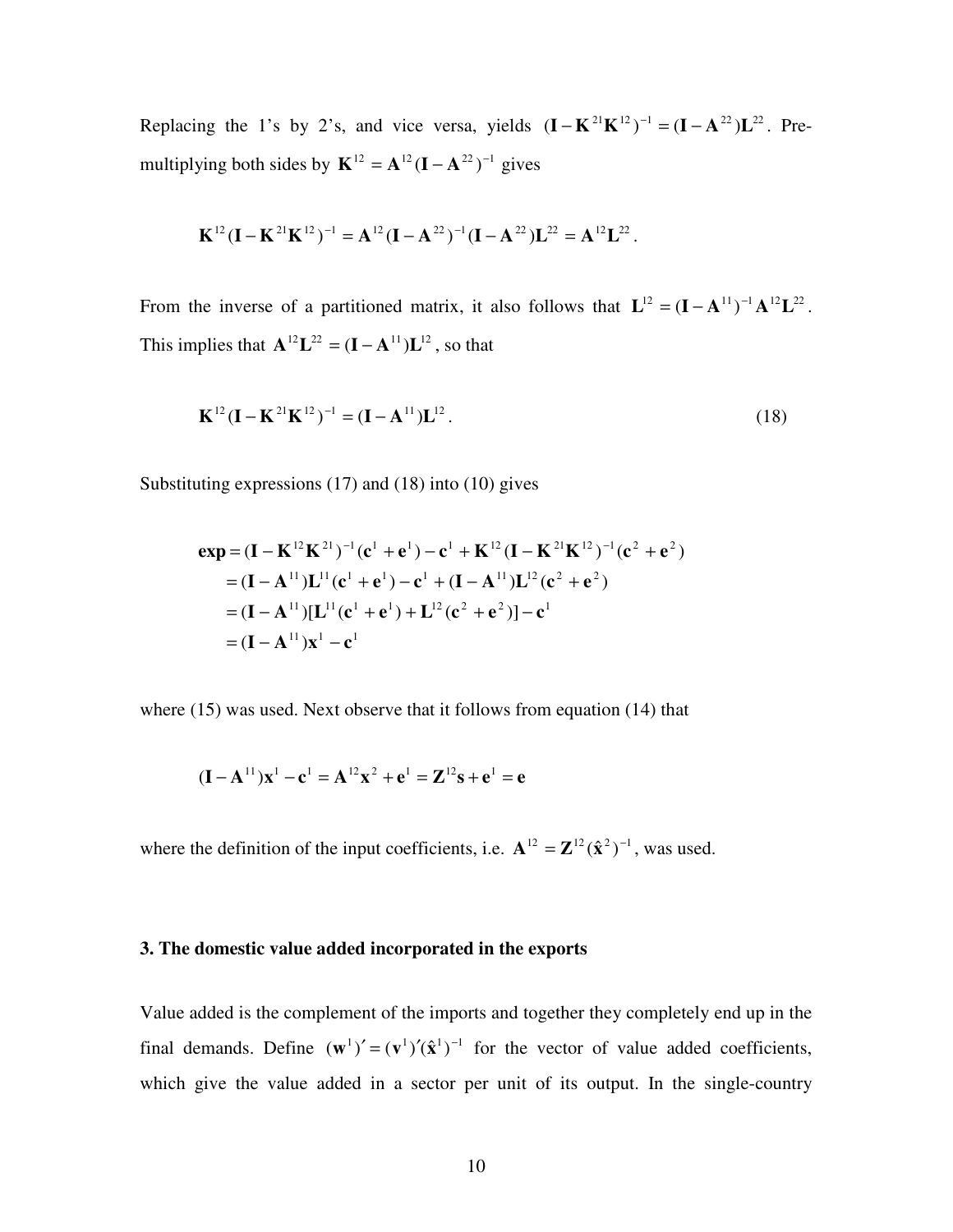framework we have that the value added directly and indirectly embodied in the exports is given by  $(\mathbf{w}^1)'(\mathbf{I} - \mathbf{A}^{11})^{-1}\mathbf{e}$ . The vector  $\lambda' = (\mathbf{w}^1)'(\mathbf{I} - \mathbf{A}^{11})^{-1}$  gives the value added multipliers, its *i*th element measuring the value added generated per unit of final demand of product *i*. The value added content of the exports is given by

$$
VA^{single} = \frac{(\mathbf{w}^{1})'(\mathbf{I} - \mathbf{A}^{11})^{-1}\mathbf{e}}{\mathbf{s}'\mathbf{e}} = \frac{\lambda'\mathbf{e}}{\mathbf{s}'\mathbf{e}} = \frac{\Sigma_{i}\lambda_{i}e_{i}}{\Sigma_{i}e_{i}}
$$

Note that the value added multiplier plus the import multiplier equal one. That is,  $\lambda' + \mu' = (\mathbf{w}^1)'(\mathbf{I} - \mathbf{A}^{11})^{-1} + \mathbf{s'}\mathbf{M}(\mathbf{I} - \mathbf{A}^{11})^{-1} = [(\mathbf{w}^1)' + \mathbf{s'}\mathbf{M}](\mathbf{I} - \mathbf{A}^{11})^{-1}$ . Note that it follows from the input-output table in Figure 1 that  $\mathbf{s}'\mathbf{M} = \mathbf{s}'\mathbf{A}^{21} + \mathbf{s}'\mathbf{A}^{R1} = \mathbf{s}'(\mathbf{I} - \mathbf{A}^{11}) - (\mathbf{w}^1)'$ , hence  $\lambda' + \mu' = s'$ . Consequently, we have that  $VA^{single} = 1 - VS^{single}$ .

Similar to (12), we find in the inter-country framework that the value added is given by

$$
(\mathbf{w}^1)'(\mathbf{I} - \mathbf{A}^{11})^{-1}\mathbf{exp}
$$

with  $exp = [(\mathbf{I} - \mathbf{K}^{12} \mathbf{K}^{21})^{-1} (\mathbf{c}^1 + \mathbf{e}^1) - \mathbf{c}^1 + \mathbf{K}^{12} (\mathbf{I} - \mathbf{K}^{21} \mathbf{K}^{12})^{-1} (\mathbf{c}^2 + \mathbf{e}^2)] = \mathbf{e}$  (from Section 2.3). This implies that

$$
VA^{inter} = \frac{(\mathbf{w}^{1})'(\mathbf{I} - \mathbf{A}^{11})^{-1}\exp}{\mathbf{s}'\exp} = \frac{\lambda'\exp}{\mathbf{s}'\exp} = \frac{\lambda'\mathbf{e}}{\mathbf{s}'\mathbf{e}} = VA^{single}
$$

Moreover, because  $\lambda' + \mu' = s'$ , we also have that  $VA^{inter} = 1 - VS^{inter}$ .

## **References**

Hummels, D.; Ishii, J. and Yi, K-M. (2001): "The nature and growth of vertical specialization in world trade", *Journal of International Economics*, 54: 75-96.